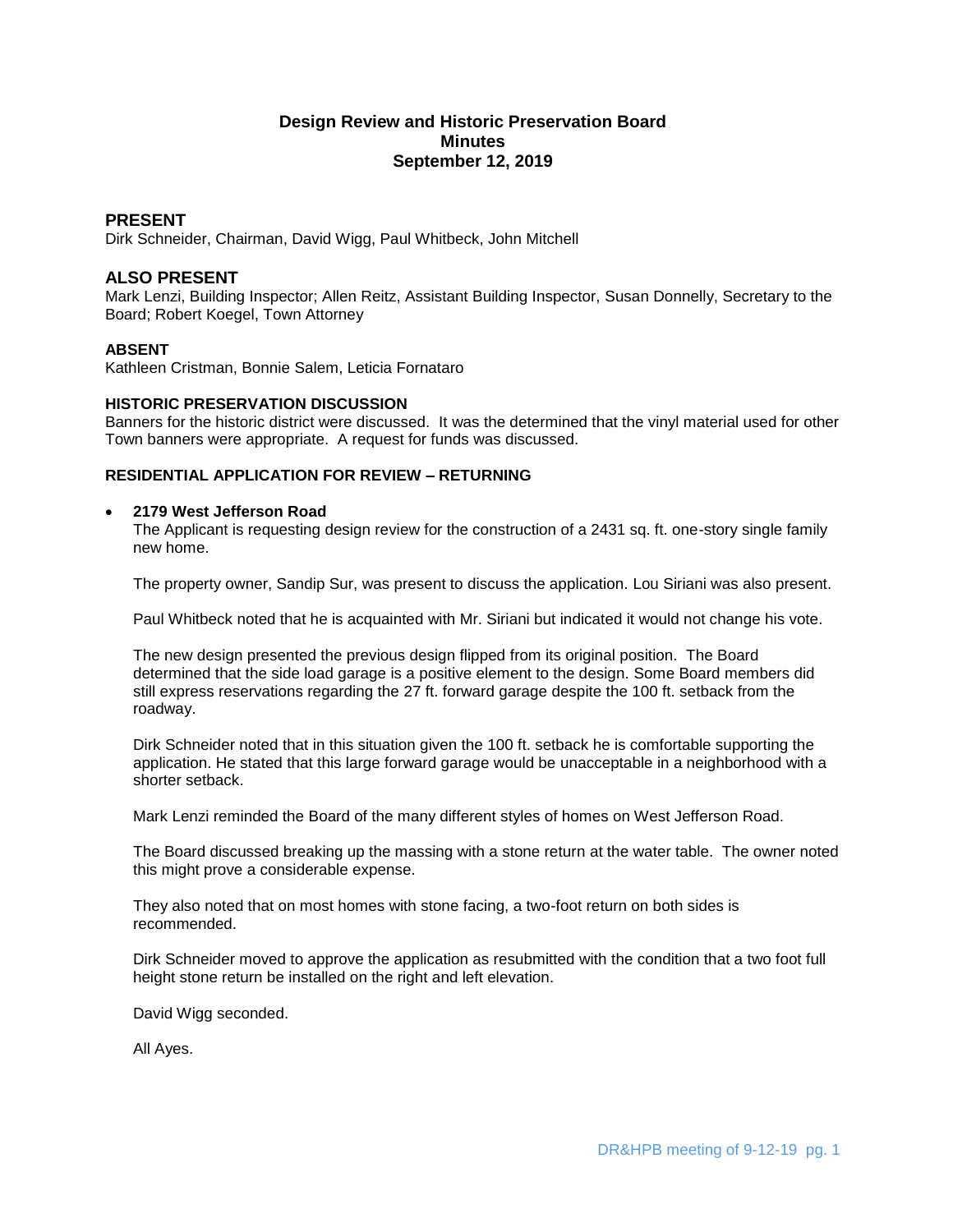## **RESIDENTIAL APPLICATION FOR REVIEW**

#### **36 Butternut Drive**

The Applicant is requesting design review for the addition of a 288 sq. ft. three-season room. The addition will be located in the rear of the home.

The homeowner, Charles Pierce was present to discuss the application.

A new porch will be added. The footprint will be changed by 15 sq. ft. The window heads will align. The siding will match the existing.

Contrary to the drawing the ridge on the addition will be centered.

Paul Whitbeck moved to accept the application as submitted.

John Mitchell seconded.

All Ayes.

## **34 Carriage Court**

The Applicant is requesting design review for the addition to a 20' x 10' family room with a bedroom and full bath that will be located in the rear of the property.

The contractor, George Jacob, was present and reviewed the application with the Board. It was determined that the fireplace is going to stay. The contractor feels that he can locate materials to match the existing.

John Mitchell moved to accept the application as submitted with the condition that the materials match the existing on the home.

Dirk Schneider seconded.

All Ayes.

## **242 Shoreham Drive**

The Applicant is requesting design review for a two-story addition and a rear porch.

Kevin Feor was present to represent the homeowner.

The siding on the addition will be painted to match the current siding. The Board made note that this new addition will be a windowless expanse but the neighbor's garage is closest to the addition.

A new porch will be added. The deck will be Azek composite deck with a colonial handrail system.

David Wigg moved to accept the application as submitted with the condition that the materials for the deck and railing will be an Azek type material and the deck is built to Town Code.

Paul Whitbeck seconded.

All Ayes.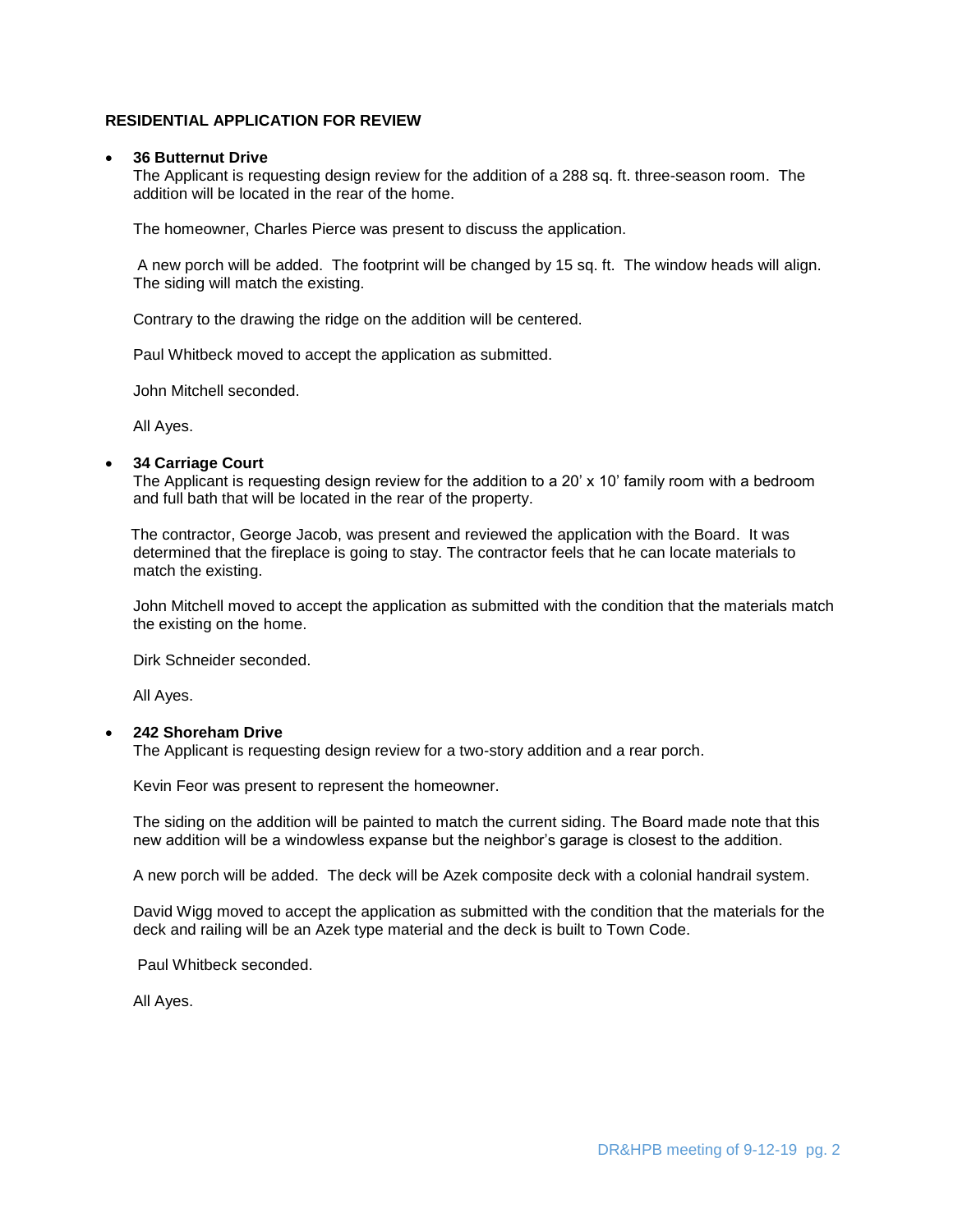## **COMMERCIAL APPLICATION FOR REVIEW**

## **3349 Monroe Avenue – UBreakIFix**

The Applicant is requesting design review for the addition of an business identification sign located in Pittsford Plaza. The sign will identify the business "UBREAKIFIX" and will be approximately 17.17 sq. ft.

Christopher Wendt of UBREAKIFIX was present to discuss the application with the Board.

There will be no copyright symbol on the sign a depicted in the drawing.

Dirk Schneider moved to approve as submitted.

John Mitchell seconded.

All Ayes.

## **ADVISORY COMMENTS TO THE PLANNING BOARD – COMMERCIAL**

#### **900 Linden Avenue – Cube Smart**

The Applicant is requesting an informal design review for the renovation of a 50,000 sq. ft. vacant building. The new owner is proposing to convert the building to self-storage with some general warehouse space.

No representative was present for this application.

The design consists of a cube structure with faux doors on the second level within and 9 additional faux doors. Coloration is a bright blue and red.

The impression of this presentation is that it represents a "large sign" for CubeSmart as only one overhead door is functional.

Images of other CubeSmart facilities were reviewed online.

The Board felt that the fake garage door and storefront are a concern. The cube resembles a sign which exceeds the signage code for the Town.

They also felt strongly that the design should be toned down with a simpler design. Earth tones and neutral colors fit better into our community.

# **INFORMAL REVIEW - COMMERCIAL**

#### **3300 Monroe Avenue**

The Applicant is requesting an informal design review for a façade change. Changes will include painting the existing brick, removal of awnings and addition of Alucobond cladding.

There was no representative present.

Dirk Schneider indicated that he is involved in this project and will recuse himself from any vote.

The plan is to improve the building appearance by painting the exterior and removing the awnings. A Alucobond band will break up the massing.

The Board asked what the plans for the existing field stone are. Also they would like to see plans for the rear and east elevations.